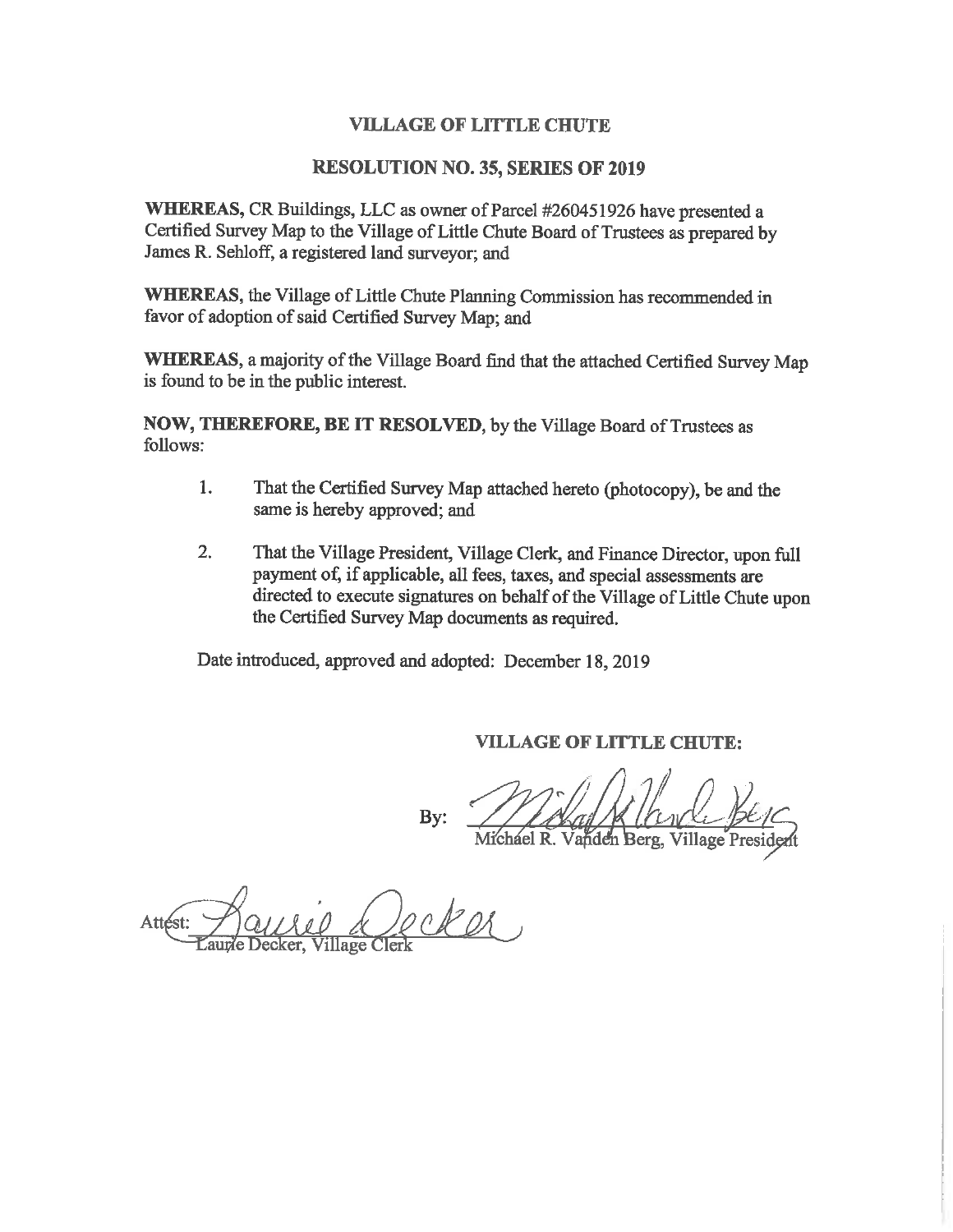## Certified Survey Map No.

All of Lot 16 of Little Chute North Estates, being part Northwest 1/4 of the Southwest 1/4, Section 10, Township 21 North, Range 18 East, Village of Little Chute, Outagamie County, Wisconsin.



#### Note:

1. Restrictive covenants shall be recorded at the Outagamie County Register of Deeds, providing declarations and/or by-laws similar to those typically recorded on a declaration of condominium. Said covenants shall provide for mediation of any and all disputes between owners of each unit and any third party with regard to construction, use, and maintenance of the real property. Furthermore, said covenants shall specifically state that the village of Little Chute and all approving authorities shall not be held responsible for the same, and that said covenants shall inure to all heirs and assigns.



James R. Sehloff Date Professional Land Surveyor No. S-2692 jim@davel.pro

Survey for: CR Buildings LLC W4704 Deer Run Drive Black Creek, WI 54106

Nov 25, 2019 - 07:08 AM J:\Projects\5855mid\dwg\Carlson\5855CSM.dwg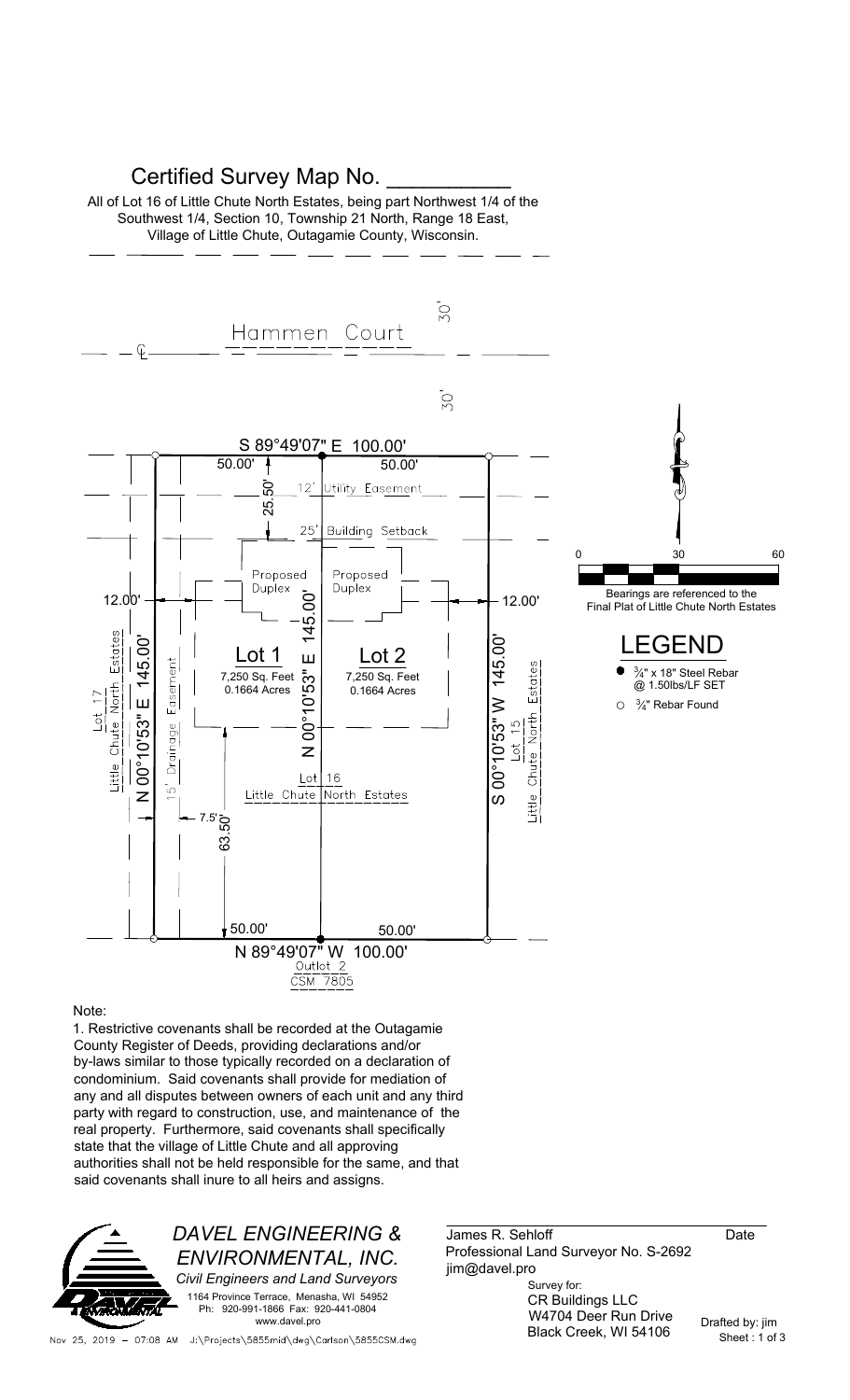# Certified Survey Map No.

All of Lot 16 of Little Chute North Estates, being part Northwest 1/4 of the Southwest 1/4, Section 10, Township 21 North, Range 18 East, Village of Little Chute, Outagamie County, Wisconsin.

#### Surveyor's Certificate

I, James R. Sehloff, Professional land surveyor, hereby certify: That in full compliance with the provisions of Chapter 236 of the Wisconsin Statutes and the subdivision regulations of the Village of Little Chute, and under the direction of CR Buildings, LLC, the property owners of said land, I have surveyed divided and mapped this Certified Survey Map; that such map correctly represents all exterior boundaries and the subdivision of the land surveyed; and that this land is all of Lot 16 of Little Chute North Estates, being part Northwest 1/4 of the Southwest 1/4, Section 10, Township 21 North, Range 18 East, Village of Little Chute, Outagamie County, Wisconsin., containing 14,500 Square Feet (0.3329 Acres) of land, subject to all easements, and restrictions of record.

Given under my hand this  $\_\_\_$  day of  $\_\_\_\_\_\_\_$ 

James R. Sehloff, Wisconsin Professional Land Surveyor No. S-2692

### Owner's Certificate of Dedication

CR Buildings, LLC, a limited liability company duly organized and existing under and by virtue of the Laws of the State of Wisconsin, as the property owner, does hereby certify that we caused the land above described to be surveyed, divided and mapped all as shown and represented on this map.

We do further certify this plat is required by s.236.10 or s.236.12 to be submitted to the following for approval or objection:

Village of Little Chute

| <b>Managing Member</b>                                                                                                                               |         | Date                  |                        |
|------------------------------------------------------------------------------------------------------------------------------------------------------|---------|-----------------------|------------------------|
| State of Wisconsin                                                                                                                                   |         |                       |                        |
|                                                                                                                                                      | )SS     |                       |                        |
|                                                                                                                                                      | County) |                       |                        |
| Personally came before me on the day of<br>property owner(s) to me known to be the persons who executed the foregoing instrument and acknowledge the |         |                       | $, 20$ , the above the |
| same.                                                                                                                                                |         |                       |                        |
|                                                                                                                                                      |         | My Commission Expires |                        |

Notary Public, Wisconsin